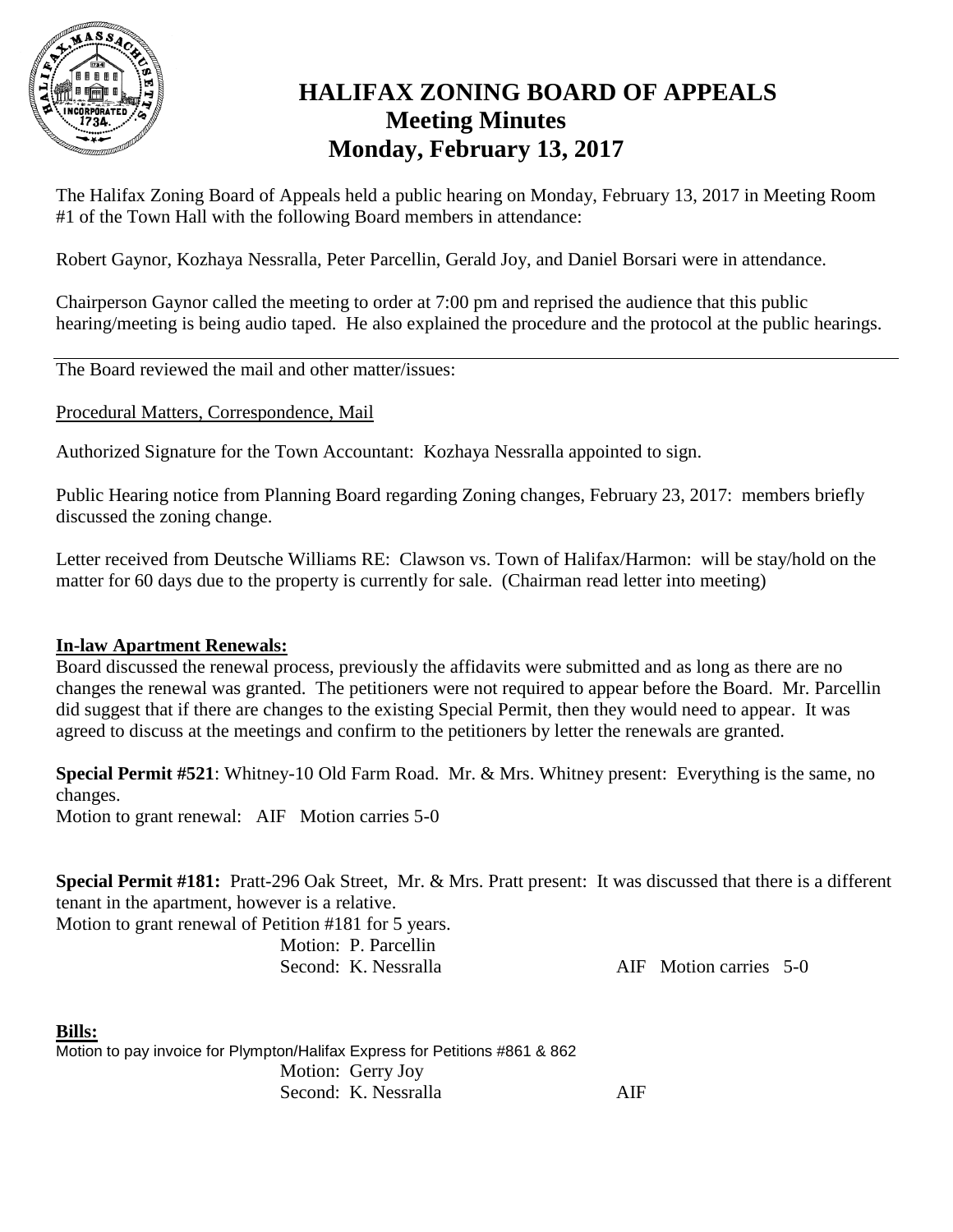| <b>Meeting Minutes:</b>                               |                                |     |  |
|-------------------------------------------------------|--------------------------------|-----|--|
| Motion to approve meeting minutes of December 8, 2014 |                                |     |  |
|                                                       | Motion: K. Nessralla           |     |  |
|                                                       | Second: P. Parcellin           |     |  |
|                                                       | Abstain: G. Joy & D. Borsari   |     |  |
| Motion to approve meeting minutes January 9, 2017     |                                |     |  |
|                                                       | Motion: K. Nessralla           |     |  |
|                                                       | Second: G. Joy                 | AIF |  |
| Motion to approve meeting minutes January 12, 2015    |                                |     |  |
|                                                       | Motion: P. Parcellin           |     |  |
|                                                       | Second: K. Nessralla           | AIF |  |
|                                                       | Abstained: G. Joy & D. Borsari |     |  |

# **Public Hearings: 7:15 p.m.**

Petition # 861 - 384 Monponsett Street, Brian and Lynn Tague (PH Notice attached) Present: Mr. & Mrs. Tague The deck is already existing, would like to put in 9 windows and two storm doors. Mr. Gaynor asked if the size of the deck will be increased. Mr. Tague stated that it will not, it will remain with the same square footage and a special permit was issued about 5-6 years ago for the deck.

There will not be anything else changing, (stairways, railings, same livable square footage on the current deck) The Tagues stated they just want to be able to go outside without the bugs, mosquitos, birds. There will not be any heat, there are two outside lights existing. Deck flooring is pressure treated, the roof will remain, open beam.

Mr. Gaynor asked if there were any other questions, or changes to side lot lines, or encroachments. Practice of the board to view the site unless it is the pleasure of the board to waive.

Motion to waive the on-site visit.

| Motion: K. Nessralla |     |
|----------------------|-----|
| Second: P. Parcellin | AIF |
|                      |     |

Motion to accept petition #861 as presented for 384 Monponsett St., Motion: P. Parcellin Second: K. Nessralla AIF motion passes 5-0-0

Petitioners were given the recording procedure.

### **Secretarial:**

Letter received January 23, 2017 at Clerks' Office from Mr. Macauley of 590 Monponsett St. Letter of withdrawal of petition #860. Mr. Gaynor read into record.

Members briefly discussed that the Board upheld the Zoning Enforcement Officers decision and that the withdrawal was not necessary. This was to advise the Board of Mr. Macauley's intension for the property. He would like to make the property as fully commercial. Mr. Gaynor also advised if the Building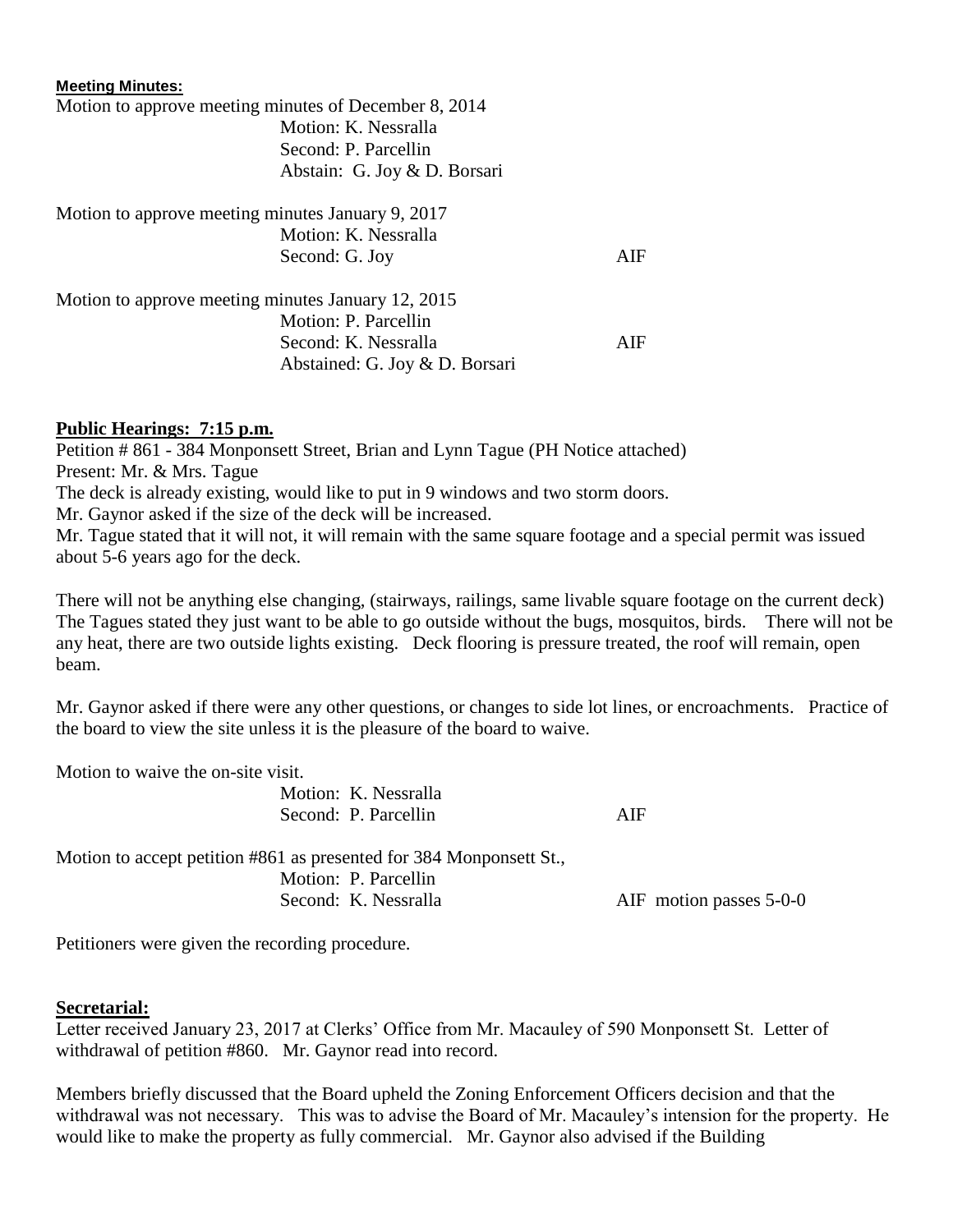Inspector/Zoning Enforcement officer needed anything, to advise the Zoning Board and they will act accordingly.

# **Public Hearings: 7:30 p.m.**

Petition #862 – 40 Eleventh Ave, Lauren and Brian Oliveri (PH Notice attached) Chairman Gaynor recued himself as he is a direct abutter. Mr. Nessralla will oversee hearing.

Present: Mr. & Mrs. Oliveri: Submitted a new plot plan.

Members discussed the plan showing the existing deck and where a portion of the deck will be enclosed for a 3 season porch.

Mr. Oliveri advised that there will be new footings added. It will be a portion of the deck, with a roof extended over to the deck stairway. Mrs. Oliveri advised there will not be any heat or electricity added as there is an existing light.

The footprint will not be extended. A variance for the deck (front setback) was never established, however a building permit was issued, prior to the current owners. The denial letter was submitted without exact measurements for the front setback or side setback. A variance of 50' to 39.9' will be required.

Mr. Gaynor (abutter) asked about a variance for the garage. It was stated the petitioner did receive a special permit and variance for the garage a couple years ago. The variance was for about 13' from the front line. The deck is between the garage and house, the Building Inspector requires a variance for the deck on front side because it was never established, to get it on record and in proper order. Mrs. Oliveri stated it will remain a 3 season porch and will not be enclosed as living space.

Mr. Nessralla asked if there were any other questions, it is the practice of the board to view the site unless it is the pleasure of the board to waive.

Motion to waive an on-site visit:

Motion: P. Parcellin

Second: G. Joy **AIF** motion passes 4-0

Motion to accept petition #862 as presented with a variance for the front setback from 50' to 39.9' for the preexisting deck.

Motion: P. Parcellin

Second: G. Joy **AIF** motion passes 4-0

Petitioners were given the Recording procedure.

### **Open discussion:**

Jonathan Soroko; 31 Carver Street.

Mr. Soroko is before the Board regarding the Special Permit granted on Dec. 12, 2016 to Mr. Podgurski of 37 Carver St. for commercial vehicles to be parked on residential property.. (Home business office/studio) Mr. Soroko advised that is has not been appealing or pleasant as he had hoped. He has been compliant to adhering to the guidelines the Board has set forth. He has kept track of what the neighbor has continued to do, broken the guidelines. The idle time of the diesel trucks, (3 - 1 ton) as stated at the public hearing, was working at first and not running more than 15minutes. Soon after that they have been running over  $\frac{1}{2}$  to an hour at a time.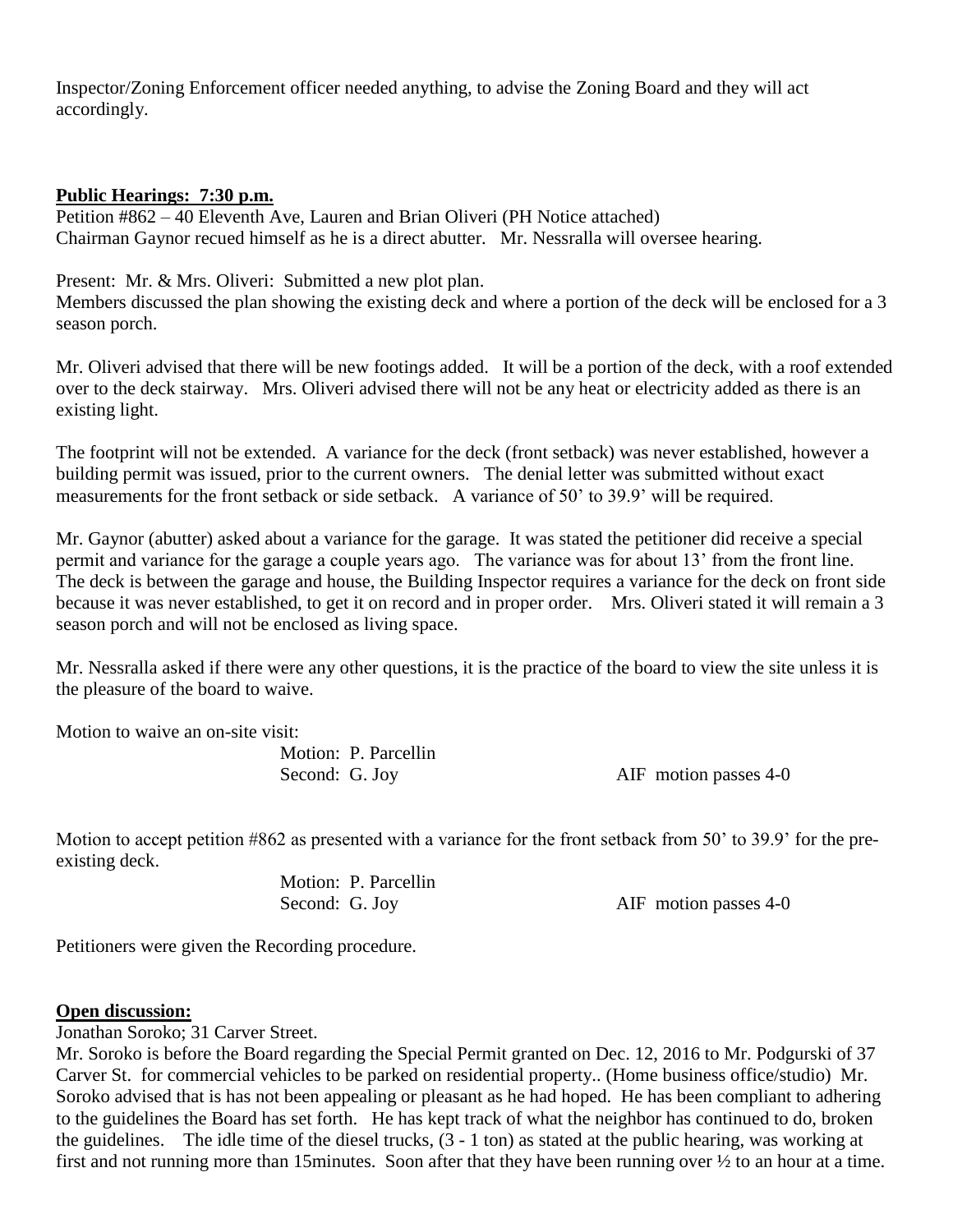Just this past Sunday, (2/12/17) was outside backyard, tow trucks running over ½ hr. Felt nauseous after smelling diesel fumes for extensive time. As stated in by-laws that if there is any deleterious effects or noise complaints or breaking of regulations that have been set forth, they are basically not complying with the guidelines. They have multiple trucks, they are not just friends coming over, as they are staying at site. The past week or so and is not sure if he runs a plow business on side, but seems to be more trucks within the past two weeks.

Mr. Gaynor asked how many more.

Mr. Soroko stated there were five (5) on this night.

Mr. Gaynor: five trucks total or in addition?

Mr. Soroko: Five trucks, two SUV's.

Mr. Gaynor: Personal cars for whom?

Mr. Soroko: I don't know as he stated in the meeting, he stated that there are no personal cars that he uses on his property. I just kept my mouth shut because I didn't want to say something I didn't really know. I've seen personal cars staying there constantly. I have better photos on my phone, as you can see here there is a flat bed, white truck that he was talking about in the meeting that he uses but doesn't have a truck to go back and forth to his business, but yet that truck has almost a foot of snow one it, so it hasn't moved.

Mr. Nessralla: Are they parking them outback? I see the vegetated fence, I've gone by a couple times, they were parked on the other side of the … (Mr. Nessralla was interrupted - inaudible)

Mr. Soroko spoke about the distance between his property line and where they are parking the trucks… facing his back yard. Parks two trucks parallel to the arborvitae.

Mr. Nessralla; He has five trucks over there, two SUV's?

Mr. Soroko: Two SUV's going back and forth, a tan one and a black one. Both look like GMC's.

Mr. Gaynor asked about one of the pictures. Mr. Soroko advised it is to the right of the back yard, there's a steel building, about 50 feet out from his back door. Axles are on the ground as well as tires, also there is a steel container and a landscaping trailer behind that. Mr. Soroko feels he is hiding the equipment because of what was discussed at the meeting, that if it was out of site of the street view, it is basically takes the leverage from the town, out of site out, can't really say anything about it.

Mr. Nessralla asked about the bobcat. Mr. Soroko reminded the Board that at the meeting, Mr. Podgurski said he would only need to finish his own landscaping. Mr. Parcellin also recalled that it was stated the landscaping was almost finished. Mr. Soroko also advised that tree stumps still remain in the front yard, which he (Mr. Podgurski) stated would be removed.

Mr. Soroko's main concern is the idling of the diesel trucks for lengths of times. February  $11<sup>th</sup>$  2 trucks were idling at midnight, along with shouting. It was asked if there has been any conversation with the neighbor. Mr. Soroko advised he has tried to talk with him, and has also sent a letter to him regarding his dog, however Mr. Podgurski is not responding in any way. He went on to say that Mr. Podgurski is not respectful of his neighbors.

It was asked if Mr. Soroko has witnessed any maintenance /repairs on the trucks. He stated he has not, however has heard banging at night, and does not know what it is, also loud talking. Mr. Gaynor asked about containers and if they are permitted or considered permanent structures. (Secretary advised there are currently no by-laws for containers or temporary structures.

Mr. Nessralla does not believe there is anything (business) running out of the home, it was granted to allow commercial vehicles to be parked at the property.

Chairman Gaynor recommends the Board send a letter to the Building Inspector/ZEO… In regards to petition #858 it has been brought to the attention of the ZBA that there has been a possible noncompliance to the special